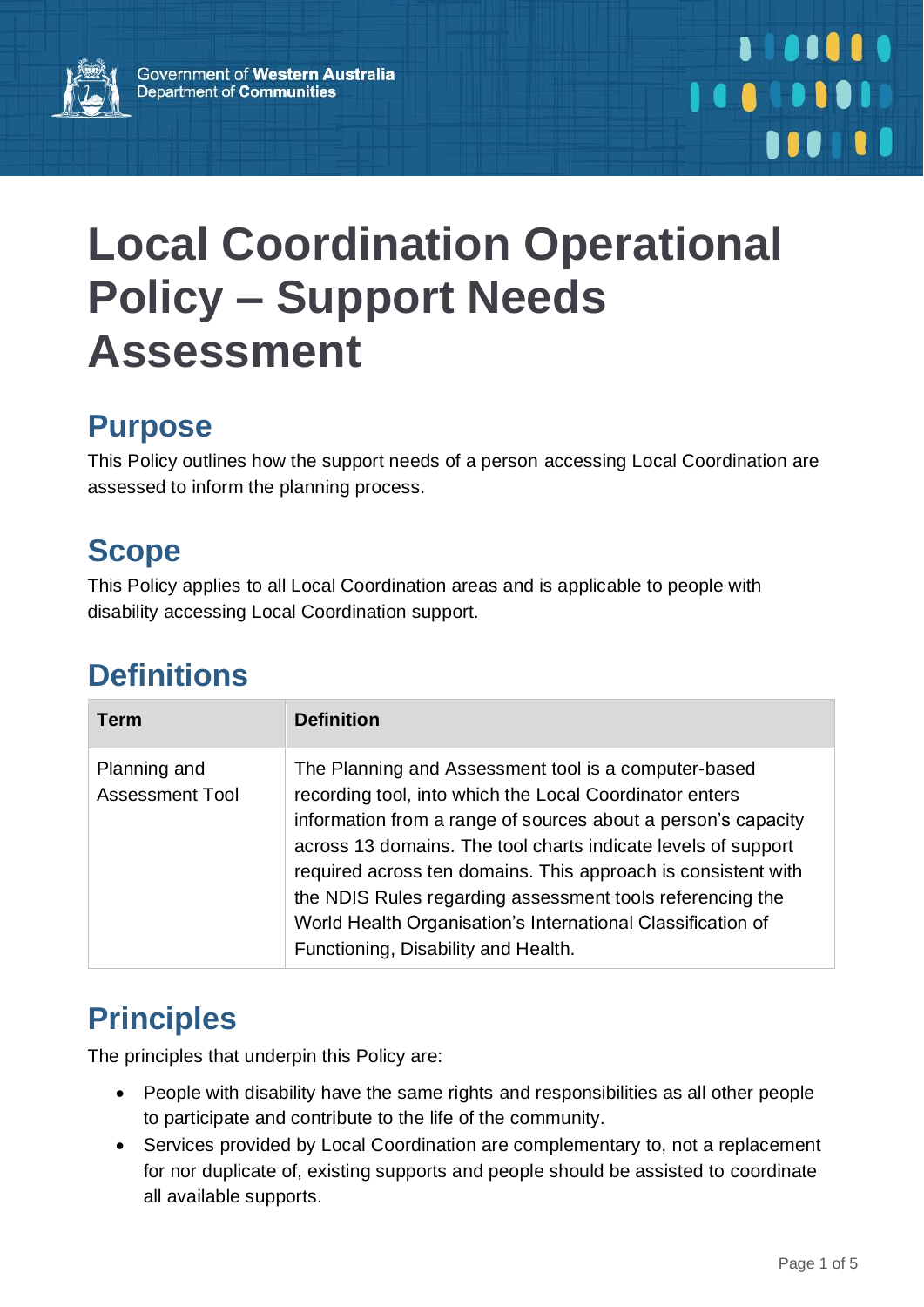- People with disability can exercise choice and control in the selection, design and implementation of their supports and services.
- Planning may identify a requirement for formal supports and services; these are most effective when they are complementary to, and strengthening of, informal natural relationships and connections in the person's life.
- Investment in the capacity of eligible people with disability aims to minimise lifetime support costs.
- All citizens have equal access to supports from the service system most appropriate to their needs.
- Activities and services are to be designed and administered so as to be sensitive and responsive to the person and the diverse needs of all people with disability taking into account age, gender, religion, Aboriginality, cultural or linguistically diverse backgrounds, developmental needs, and geographic location.
- Local Coordination is responsive to the changing needs of people, whether as a result of unforeseen variations in a person's circumstances or foreseeable life transition points.

## **Introduction**

Planning is central to the Local Coordination approach. Plans provide direction to enable people with disability to work towards their individual goals for a good life. A needs assessment helps the person and their family to look at different parts of their life to identify goals, with the Local Coordinator. This informs the strategies in the plan to achieve these goals.

A Support Needs Assessment gathers information to help with planning and provides an understanding of the person's strengths and abilities and the barriers that may prevent achievement of their goals. Best practice recommends that a needs assessment is conducted in the early stages of planning with each person and their family.

### **Implementation**

This Policy will be implemented in Local Coordination areas.

The information required to complete a needs assessment can mostly be gathered by the Local Coordinator during conversations with the person, their family or carer, or relevant stakeholders. The assessment will be conducted in a responsive and non-intrusive way and can be completed over a period of time.

Local Coordinators are expected to use their judgement (drawing upon their skills, experience and expertise) in determining the depth and pace of these discussions, how this information is gathered and the manner of engagement with the person. They will be sensitive to the person's needs and circumstances. For example, some people may find the needs assessment highly beneficial and others may find it overly intrusive.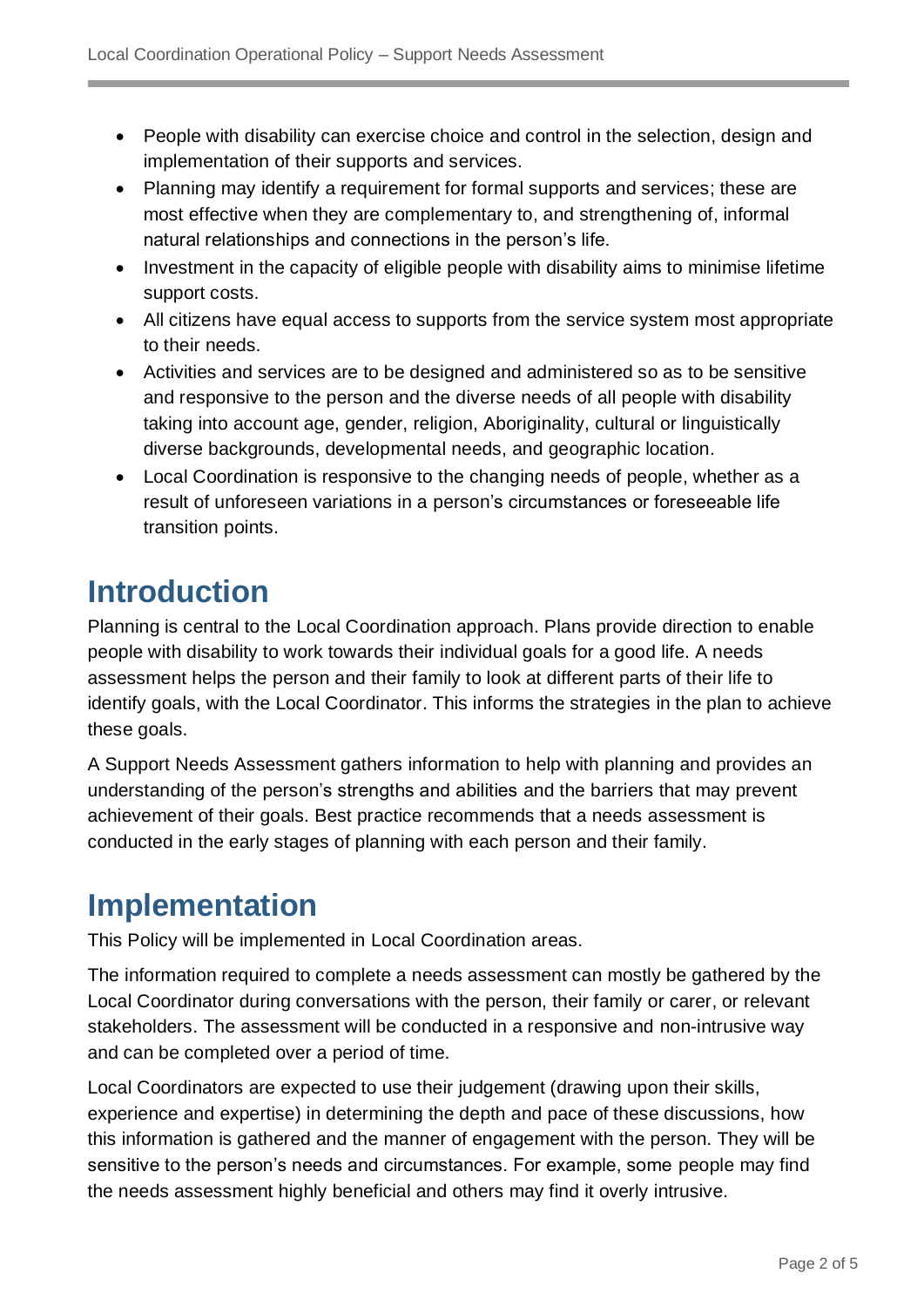The assessment will be of appropriate rigour reflecting a balance between the information a person provides, the complexity of presenting needs and level of supports, and the funding which may be required.

Information to complete the Planning and Assessment tool may be sought from a range of other sources, for example existing files, medical reports, information and assessments. A Local Coordinator may require assistance to understand the information available and may seek the expertise of other staff and/or professionals, including an Allied Health Consultant and the Neurodevelopmental Disability Assessment Services team.

The needs assessment completed in the development of the person's first plan may not need updating for subsequent plans. However, it may become evident during planning conversations between the person and the Local Coordinator that there has been a change in needs and a new needs assessment would inform a new plan. The needs assessment should be updated at least:

- every three (3) years for adults
- every two (2) years for children aged between 7 and 18 years old
- annually for children under 7 years of age.

#### **Planning and Assessment Tool**

There are two versions of the Planning and Assessment tool. One has been developed for use with adults (aged 18 years and over) and one is for use with children (aged 0 to 17 years). The Planning and Assessment tool evaluates the area and nature of support needs across 13 domains.

The Planning and Assessment tool allows a more detailed consideration of needs where any one of the domains, or core areas of functional capacity, is significantly and permanently impaired and is identified by the person as presenting specific challenges that would need to be addressed to enable them to achieve their individual goals.

The Planning and Assessment tool covers any difficulties experienced by the person and the impact of their disability in the domains of:

- **Learning and applying knowledge** for example understanding and remembering information, learning new things, practicing and using new skills and ideas.
- **General tasks and demands** for example doing daily tasks, managing daily routine, handling problems or making decisions.
- **Communication** for example being understood, in their preferred language (spoken, written or sign language), and understanding others (includes difficulties with hearing).
- **Mobility** for example moving around the home, moving about in the community (including using public transport or a motor vehicle), getting in or out of bed or a chair. This includes difficulty due to visual impairment.
- **Self-care and special health care needs** for example showering/bathing, dressing, eating, toileting, caring for own health or special health care needs.
- **Domestic life** for example preparing meals, cleaning, housekeeping, shopping, home maintenance or caring for others.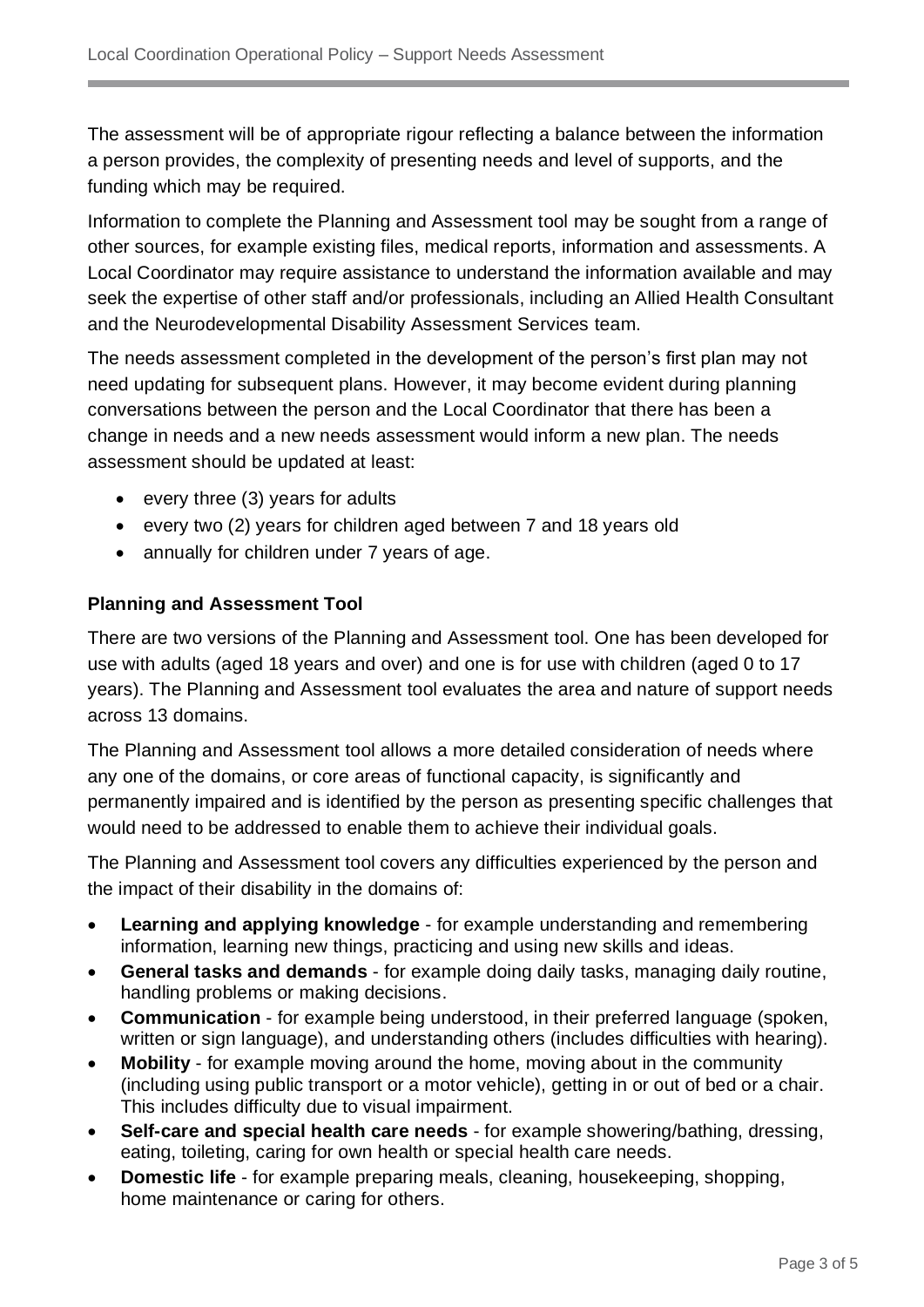- **Interpersonal interactions and relationships** for example making and keeping friends and relationships, behaving within limits accepted by others, coping with feelings and emotions.
- **Community, social and civic life** for example community activities, recreation and leisure, religion and spirituality, human rights, political life and citizenship, play and participation in community activities as appropriate for their age.
- **Education and training** for example undertaking activities and participating at school, college or any other educational setting.
- **Employment (paid or voluntary work) (pre-employment for adolescents)** for example looking for work, work preparation and sustaining employment.
- **Support needs for sustaining informal care** for example supporting the carer to maintain their caring where the carer may be a family member, partner or friend who provides unpaid care in the person's home.
- **Assistive technology, equipment and home modifications**
- **Individual empowerment and vulnerability** for example safeguards and impending risks to health, safety or wellbeing of the person or of others.

#### **Scoring matrix**

The scoring matrix and chart are automatically generated within the spreadsheet based on information entered into the Tool.

The scoring matrix element of the Planning and Assessment Tool complements the qualitative information collected and supports the process of assessing the level of need and reasonable and necessary funding required by the person.

The supports identified in the plan, both funded and informal, should be generally reflective of the pattern of needs as represented in the matrix and chart.

These are considered with all other assessment information gathered to inform decisionmaking in relation to individual support needs and any funding allocation.

#### **Other related documents**

Local Coordination Planning Framework

Local Coordination Operational Policy – Funded supports in the plan – Reasonable and **Necessary** 

Local Coordination Operational Policy - Individualised Funding

Planning and Assessment Tool (adult/child)